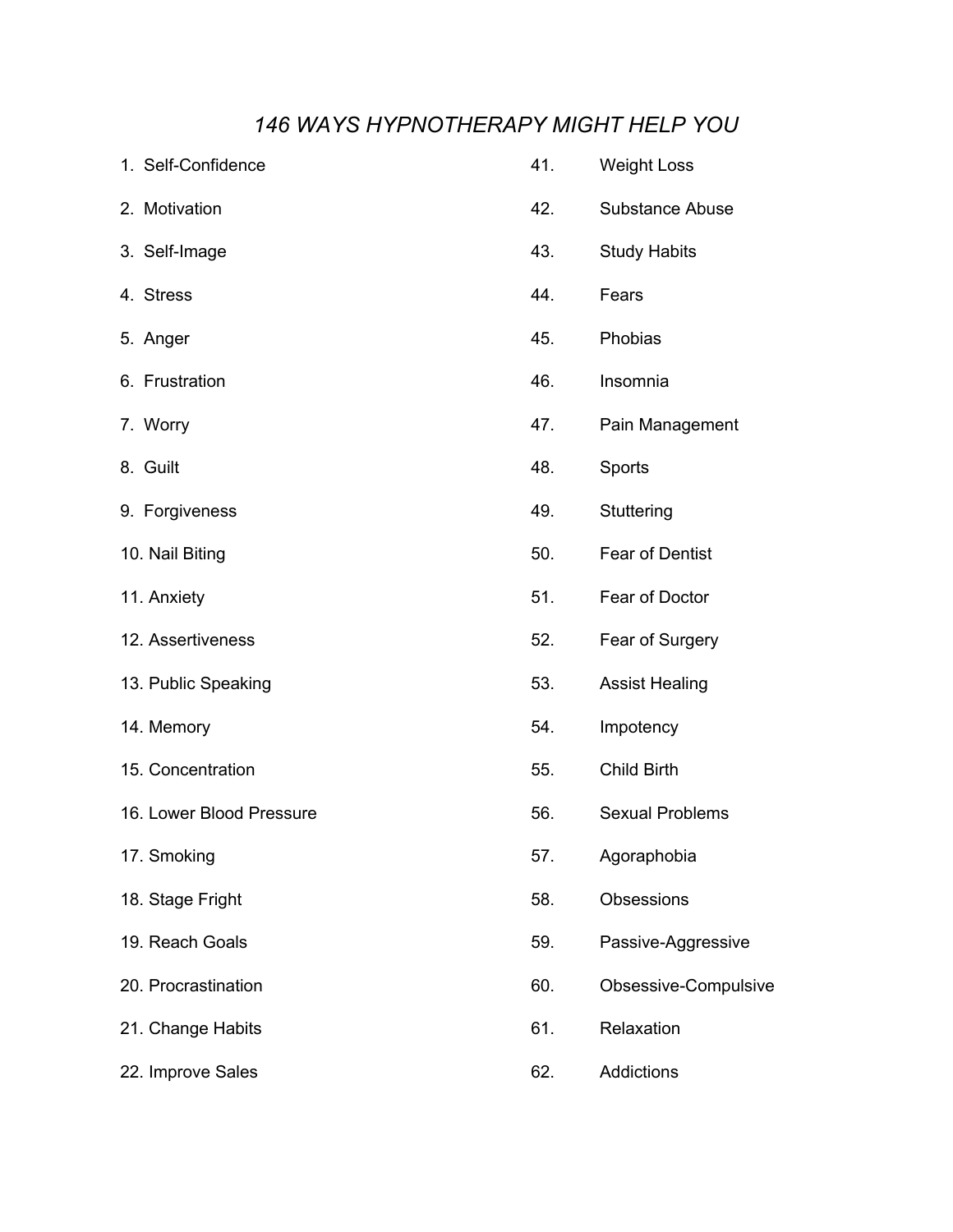| 23. Attitude Adjustment      | 63. | Improve Health                 |
|------------------------------|-----|--------------------------------|
| 24. Career Success           | 64. | <b>Bed Wetting</b>             |
| 25. Exam Anxiety             | 65. | <b>Sleep Disorders</b>         |
| 26. Relationship Enhancement | 66. | <b>Skin Problems</b>           |
| 27. Hair Twisting            | 67. | <b>Medication Side Effects</b> |
| 28. Nausea                   | 68. | Premature Ejaculation          |
| 29. Surgical Recovery        | 69. | Inhibition                     |
| 30. Tardiness                | 70. | Fear of Flying                 |
| 31. Gambling                 | 71. | Fear of Heights                |
| 32. Performance Anxiety      | 72. | Fear of Water                  |
| 33. Perfectionism            | 73. | Fear of Animals                |
| 34. Lack of Initiative       | 74. | Communication                  |
| 35. Self-Expression          | 75. | Self-Defeating Behaviors       |
| 36. Helplessness             | 76. | Self-Criticism                 |
|                              |     |                                |
| 37. Hopelessness             | 77. | Irritability                   |
| 38. Overly Critical          | 78. | Pessimism                      |
| 39. Negativism               | 79. | Controlling                    |
| 40. Death or Loss            | 80. | Social Phobia                  |